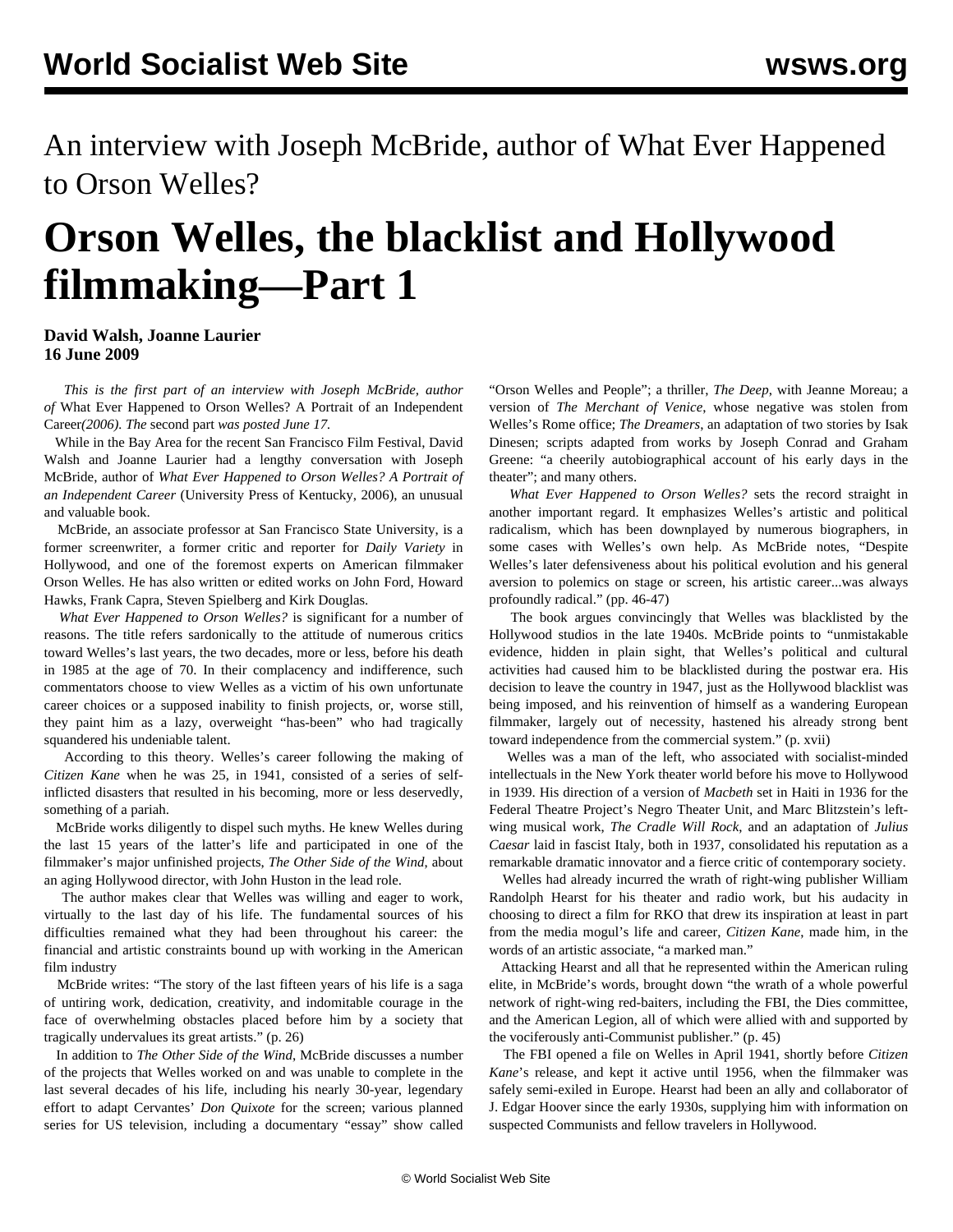McBride cites an FBI report's conclusion about Welles's extraordinary first film: "The evidence before us leads inevitably to the conclusion that the film *Citizen Kane* is nothing more than an extension of the Communist Party's campaign to smear one of its most effective and consistent opponents in the United States [i.e., Hearst]." (p. 45)

 The hostility of Hoover and the FBI toward Welles was so great, that although the bureau's agents could find no proof of his membership in the Communist Party (and it appears he never was a member), "Los Angeles special agent in charge R. B. Wood took the drastic step of recommending to Hoover in November 1944 that Welles be listed as a Communist on the FBI's Security Index. That little-known roster gathered the names of people who supposedly represented threats to national security. Originally the Custodial Detention Index, it was designed by Hoover to facilitate the rounding up and detention of alleged subversives during a national emergency. Welles's name was on the Security Index from 1945 to 1949." (p. 50)

 As we note in our interview with McBride, it has some significance that an individual often credited with directing the greatest film made in the US was placed on a list of those to be rounded up and interned when the powers that be felt threatened!

 McBride's book has many fascinating aspects to it. We spoke to him at his home where we discovered him surrounded by piles of books, videos and DVDs.

\* \* \* \* \*

 WSWS: We found your book while searching for material on Orson Welles's *Citizen Kane* [1941]. We thought it was especially significant that you emphasized Welles's political radicalism, and also challenged the conventional wisdom that his career was a downward spiral from *Citizen Kane*. It's a valuable book with some remarkable insights. There are big questions bound up with his career, which are not just film questions, but bound up with the character of American society in the middle and late  $20<sup>th</sup>$  century. They continue to vibrate.

 Joseph McBride: Welles may be a beneficiary of the changing times. In the 1970s, when the blacklisted people started getting a lot of attention, they were now seen as heroes. The whole thing reversed itself. With Welles, people have mistakenly rejected the idea that he was blacklisted.

 Have you seen his FBI file? The main file is 222 pages long. You can get it online.

 One of the problems with the history of the blacklist is that there's sort of an official list that everybody knows. These are people who were unfriendly witnesses before HUAC [House Committee on Un-American Activities], basically. People are familiar with them. Dalton Trumbo, John Howard Lawson and the others.

 But there were so many people who were "greylisted" and blacklisted who you don't really know about. And that's part of the Kafkaesque nature of the blacklist. Sometimes people could not even tell what happened to their careers because suddenly they just couldn't get work.

 James F. Byrnes, the former secretary of state [1945-47] under Harry Truman and chief legal counsel for the studios, advised the film industry to deny there was a blacklist because blacklisting was illegal.

 There's a documentary called *Hollywood on Trial*, made in 1976, and Ronald Reagan is in it, sitting in front of an American flag and a California flag and wearing makeup. On camera Reagan says there was no blacklist. It's sort of like Holocaust denial. It's terrible to go through it, and then another blow is to be told it didn't exist.

 There are a lot of people like African-American actress Hattie McDaniel [who won the award for Best Supporting Actress for *Gone With the Wind* in 1939], for example, somebody who I admire a lot, who were greylisted. But she suffered after the war because she was progressive. And she was also suffering because people in the NAACP and other liberals were criticizing her for the kind of roles she played. She was kind of unemployable for a while because she was getting it from both sides.

But very few people know that she was blacklisted or greylisted. So when you do the research, you start finding out that people had these degrees of problems. Some were totally blacklisted and some simply didn't find much work.

 So with Welles, I realized that this was the elephant in the room that nobody ever really talked about. The clearest evidence that he was blacklisted is that he was named in *Red Channels*, that terrible book put out in 1950. I've read the book, and it lists a lot of people in the business, and if your name was in *Red Channels*, you had to write a letter clearing yourself or do some other form of clearing yourself to work again. That's the way it worked.

 I've seen the types of letters that people wrote, for example, screenwriter Philip Dunne. He was a liberal and an anti-communist, and one of the founders of the ADA [Americans for Democratic Action], and he was also a founder of the Committee for the First Amendment. They fought the blacklist and then they sort of caved in—it was short-lived. He showed me a letter he had to write, even though he was not a Communist. He had to state that and disown some of his associations. He felt bad about it, but he showed it to me. Dunne was working for Twentieth Century-Fox, but for most of the studios you had to do something like that.

 And John Houseman mentions in his memoirs that he had to write a letter like that. He was Welles's partner in the Mercury Theatre. So the things they held against Houseman were some of the same things they held against Welles. Associating with left-wingers, putting on certain plays—*The Cradle Will Rock* [1937]—and things like that.

 So I would assume that Welles, in order to do even the limited work he did for American television and for Hollywood studios during the 1950s, would have had to write a letter of that sort, short of informing on people. If you were not a Communist you might not have to inform on people to go back to work, if you were abject enough in your letter and you had people in the studios supporting you. I could not imagine that Welles would ever have informed on people.

 When I was researching my recent book on Welles, I began thinking about when he left Hollywood. Most of the books say that he left in 1948 and did not come back until the mid-1950s, and that's pretty much the heyday of the blacklist.

In his FBI file, they reported he left Hollywood in late November 1947.

 WSWS: A significant month. The "Hollywood Ten" were cited for contempt, and the studios launched the blacklist in November 1947.

 JM: Yes. The original Hollywood Nineteen were subpoenaed in October 1947 for the November HUAC hearings involving those who became known as the Hollywood Ten.

 WSWS: The significance of Welles's departure in November had never occurred to us till we read your book.

 JM: It's a revelation, thanks to the FBI files. Whatever he had to say publicly about the blacklist I have in my book. He gives a limited mea culpa to blacklist ringleader Hedda Hopper that is fascinating and painful to read. There is an interview with British talk show host Michael Parkinson, from the 1970s, in which he was asked directly whether he went to Europe because he was being investigated. Welles denies it and sort of dances around the subject. But I don't believe that. He says the reason he went to Europe was not political, it was because he was not getting work in America.

 Now it was true that he had just made *Macbeth* [1948], which was considered a monumental flop. It's a fine film, but people were dumping on it. *The Lady from Shanghai*, which actually did not come out until 1948, was also a commercial failure. So he was getting to the point where it was hard to find a job as a director. But, theoretically, he could have worked as an actor.

 There's a book on Carol Reed's *The Third Man*—which came out in 1949—that mentions David O. Selznick, one of the producers, and his resistance to hiring Orson Welles as Harry Lime. Selznick made a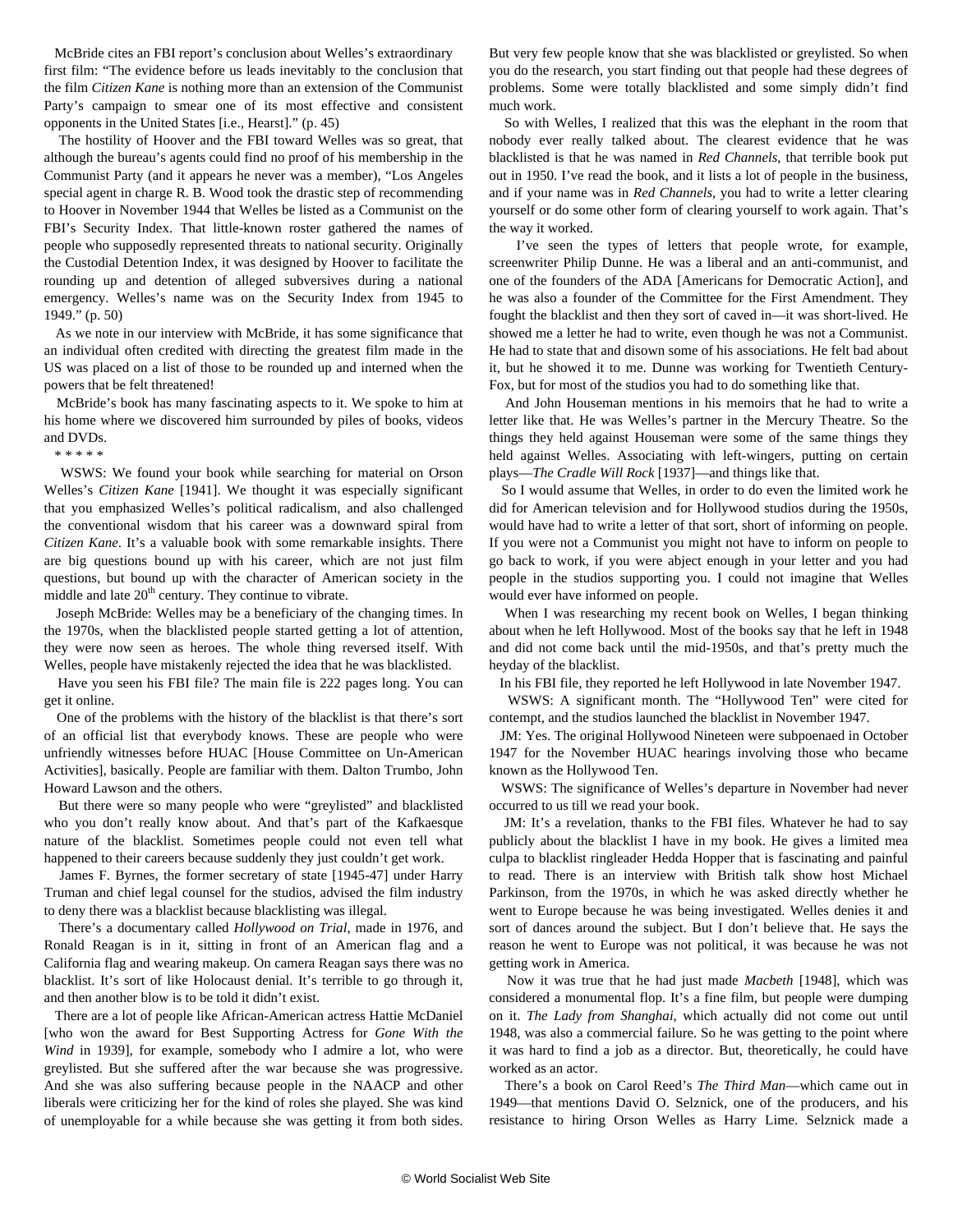comment to the effect that Welles's politics were a problem in America. To have him in a film would turn people off, etc. The British producer and director went ahead and put him in the film anyway. And it didn't seem to hamper the film's release.

 The argument against his being on a blacklist was that he did appear in films that were shown in American theaters. So he may not have been totally blacklisted. The American Legion in those days used to threaten to picket theaters. It scared the studios. It's one of the reasons that they instituted the blacklist. The fact that the Legion didn't picket Welles's films does not necessarily indicate that he was not blacklisted.

 The other thing you could say is that he did work for some American studios in Europe. Twentieth Century-Fox made some films in Europe in which Welles acted. And Darryl F. Zanuck was his friend and actually put some money into *Othello* [1952]. So, again, the blacklist may not have been total in that sense.

 Welles stayed away until 1953, and what happened then was interesting. He went to work for CBS doing the television version of *King Lear*, with Peter Brook directing. There was a pattern: Welles appeared on a number of American television shows over the next three years—all for CBS. Sometimes you would have one network that would hire you, and you somehow worked it out with that network and they would support you. You did whatever you have to do to work for them.

WSWS: You suggest he might have had to write a letter to do that?

 JM: I think it is almost certain that he would have had to do that, but I haven't found such a letter. When you take account of other people's histories, it would have been difficult for him to work under that cloud without it. Now, in his FBI file there is a document that specifically says, "No record of Communist Party membership but Subject has consistently followed Communist Party line." There's a lot of innuendo in there and people say, "we think he's a Communist," but we, the FBI, really looked for the proof and didn't find it. And they admit that in the file. So there's no doubt. Even they knew he was not a Communist. He was very anti-Stalinist.

 Welles claims over the years and in various interviews that the Hollywood Communists didn't like him. I guess because he wasn't controllable. They felt he was too much of a maverick for them. At least that's his version.

 This next story is a bit off the track, but it's strange. I interviewed the actor Eddie Albert, whose actress wife, Margo, was blacklisted. So they were leftists. He told me an amazing thing that I don't think has ever been printed. Albert said that in the latter part of World War II, Ronald Reagan approached the Hollywood Communist party and tried to join.

 WSWS: In Paul Buhle's and Dave Wagner's *Radical Hollywood*, they mention that the FBI considered Reagan to be in or around the CP periphery.

 JM: Reagan was considered a liberal, and in his testimony before HUAC he says being a Communist was not illegal, and publicly at that time he opposed the blacklist. However, privately, he was informing to the FBI. So he was playing a double game by that time. Eddie Albert said that Reagan tried to sign up with the CP, but they wouldn't have him, because they thought he was an infiltrator. How history would have been different had Reagan been a Communist!

 Welles had never been a Communist, and as one of the blacklisted people told me about Frank Capra, he could not have informed with much specificity on people because he wasn't a Communist. So Welles probably wasn't the kind of guy that they would haul before HUAC. Welles was never a Communist, and that was frustrating for J. Edgar Hoover, because he couldn't pin that on him.

 I did a book on Frank Capra [*Frank Capra: The Catastrophe of Success*, 1992/2000] that deals extensively with the blacklist. The major revelation of that book was that Capra was an informer during the blacklist era, which was quite stunning. He named names in private.

 The Army-Navy-Air Force Personnel Security Board was investigating Capra because he was a member of a think tank for the Defense Department, planning strategy for war in Europe if there were a Third World War. Capra was involved in that, so his security clearance was denied, and a number of things were held against him. He had worked with a lot of left-wing writers, for example. So he panicked and turned in several of his writers, including Sidney Buchman, who wrote *Mr. Smith Goes to Washington* [1939], and who was a Communist when he wrote that film.

 Capra, I also found out, was an FBI informer and a State Department informer. They called him to clear or not clear people in Hollywood. The book took a lot of research, and I came up with the whole story. So I did a lot of investigation of the blacklist and interviewed people who were affected. Ian McLellan Hunter was a blacklisted writer informed on by Capra. I told him that Capra had informed on him, and he was stunned to find that out.

 WSWS: Is a 222-page file, as the FBI had on Welles, particularly thick or thin?

 JM: It is substantial, but not as huge as some. Charlie Chaplin's is more than two thousand pages long. Welles's file indicated serious interest in him. The FBI pursued him and spied on him from 1941 to 1956, when they closed the file.

 The file was opened in 1941 around the time of the release of *Citizen Kane,* and it's clear that [William Randolph] Hearst, who was a close ally of Hoover's, had sicced the FBI on him.

 Welles was involved in a group for radio called the Free Company, made up of progressives who were doing programs about civil liberties and similar issues. And Welles did a radio show that he wrote and directed called *His Honor the Mayor*, which is quite sophisticated because it's about a town in which there is a fascist organization, kind of like the Ku Klux Klan, and the mayor defends their right to freedom of speech and freedom of assembly.

 Welles is saying in America we can't deny anyone the freedom of speech whether we like their politics or not. It was a clever of way of defending basic rights even for our enemies. But Hearst saw through this and didn't like it—also in the play, they criticize a powerful publisher, it's implied that he's a fascist. And it's clearly Hearst they're talking about, even though the character has a different name. So Hearst went bananas and attacked Welles over that and, of course, *Citizen Kane*, so this led to the FBI starting their investigation of Welles.

 WSWS: What does it say about American society that the man who directed what is often called the greatest American film [*Citizen Kane*] was put on the Custodial Detention Index, an FBI list of people to be interned in case of a national emergency?

 JM: Having read these files I knew he was on the list. And a story came out after my book was published that Hoover wanted to round up the people on the Security Index, as it was then called, at the time of the Korean War.

 WSWS: Yes, we wrote about that in 2007 [\[FBI's Hoover proposed](/en/articles/2007/dec2007/hoov-d24.shtml) [internment of 12,000 "disloyal" Americans in 1950\]](/en/articles/2007/dec2007/hoov-d24.shtml).

 JM: [President Harry] Truman said no. Because Welles had left the country, the FBI removed him from the Security Index in 1949. But if he had been in the country when the Korean War began in 1950, he probably would have been vulnerable to being rounded up. And winding up in a camp.

 WSWS: In the recent review of *Hollywood's Blacklists* [[The anti](/en/articles/2009/feb2009/blac-f04.shtml)[communist purge of the American film industry\]](/en/articles/2009/feb2009/blac-f04.shtml), we argued that Welles, through no fault of his own, was not prepared for the counter-offensive against him and the left in general.

 JM: By 1941 he was prepared, because he was getting the full heat. I think he was a little naïve when he made *Kane*. It was not a mistake to do it. Some people said he should not have made *Kane* because it ruined his